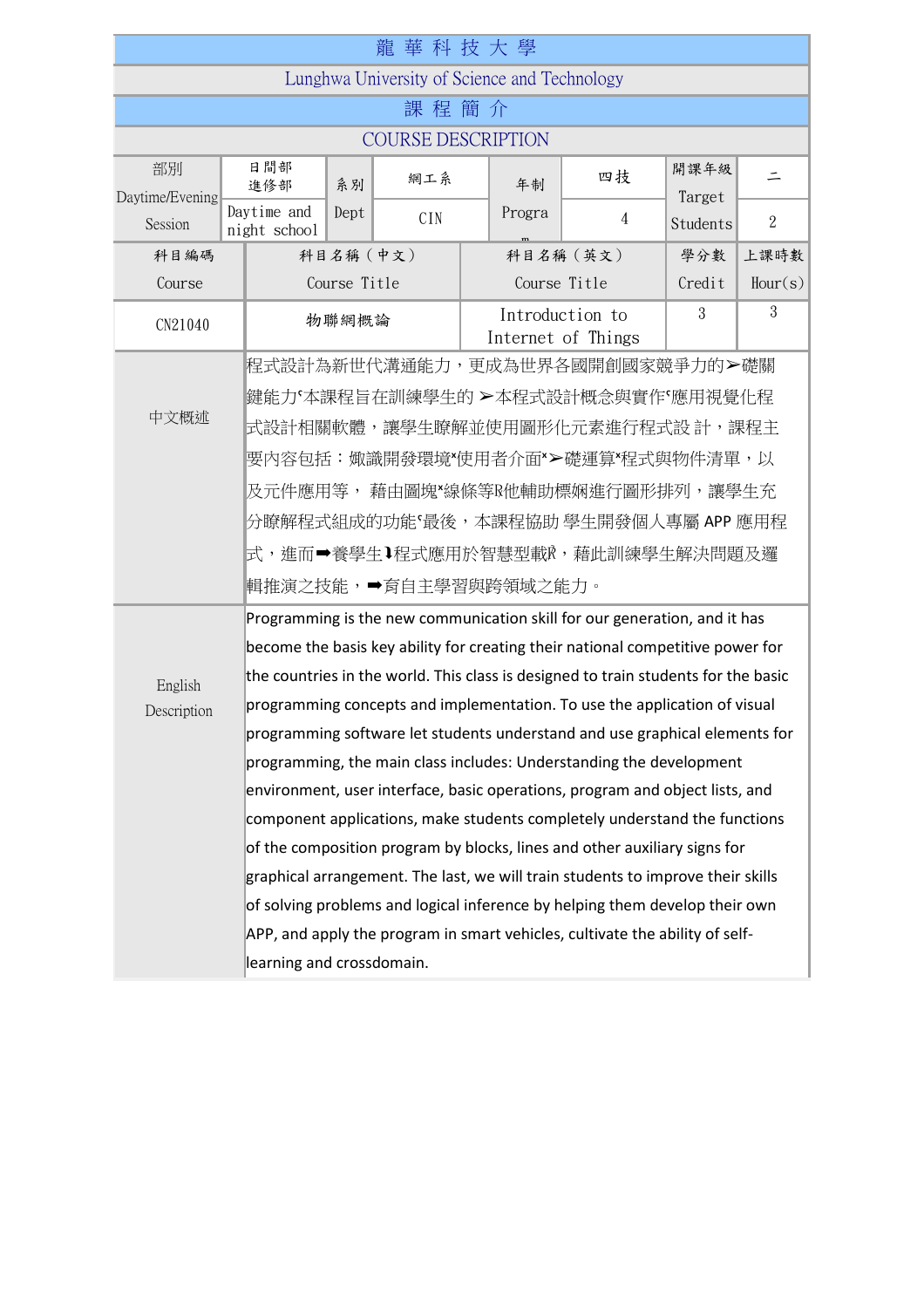| 課程綱要表 |  |  |
|-------|--|--|
|-------|--|--|

|  |  | 系科名稱:資訊網路工程系 |
|--|--|--------------|
|--|--|--------------|

科目名稱: 物聯網概論

英文科目名稱: Introduction to Internet of Things

學年、學期、學分數: | 第2學年、第1學期、3學分

先修科目或先備能力: 無

教學目標:

1.瞭解並應用程式設計相關軟體之圖形化元素進行程式設計 HJ(知識 K: 14/32=43.75%) 2.具備解決問題 g 邏輯推演之技能,並應用於智慧型載具 HJ(技能 S: 17/32=53.12%) 3.培育自主學習與跨領域之實作能力 HJ(態度 A: 1/32=3.13%)

教材大網:

| 單元主題                                                        | 內容網要                 | 教學參<br>考節數 | 備註 |  |  |
|-------------------------------------------------------------|----------------------|------------|----|--|--|
| 課程介紹                                                        | 1.職場倫理個案說明(A)        | A:1        |    |  |  |
|                                                             | 2.程式設計概論課程簡介(K)      | K:1        |    |  |  |
| 認識開發環境                                                      | 1.認識程式開發環境 (K)       | K:1        |    |  |  |
|                                                             | 2.安裝相關軟體(S)          | S:1        |    |  |  |
| 使用者介面                                                       | 標籤g文字盒g按鈕等相關使用者介面之應用 | S:6        |    |  |  |
|                                                             | (S)                  |            |    |  |  |
| 基礎運算之認識                                                     | 變數宣告與基礎運算(K)         | K:4        |    |  |  |
| 流程控制                                                        | 判斷式與迴圈 (K)           | K:4        |    |  |  |
| 程式與物件清單                                                     | 1.函式設計(K)            | K:4        |    |  |  |
|                                                             | 2.清單應用 (S)           | S:4        |    |  |  |
| 元件應用                                                        | 多媒、網路、資料庫、繪圖等相關元件之設  | S:6        |    |  |  |
|                                                             | 計應用 (S)              |            |    |  |  |
| ※教學目標(歸納為三):分別為知識(Knowledger̃)技能(Skillsr̃)態度(Attitudes) 各一□ |                      |            |    |  |  |
| ※單元主題:為各□知能之彙整                                              |                      |            |    |  |  |

※內容網要:為各項知能即一般知識、職業知識、態度;專業技術安全知識;專業基礎知識加 上補充之知能(表 A8 中未列,但為達知識或技能的完整性且課程中需教授之能

力), 撰寫方式係以不含動詞的知能內容方式呈現

※三者之關係:教學目標>單元主題>內容網要

※本課程將培養學生下列能力:

1.確認、分析和解決實務技術問題的能力

2.具備網路、行動相關技術應用能力

3.解決問題及邏輯推演之技能,培育自主學習與跨領域能力。

| 检核項目                                 | 是否符合                            |  |
|--------------------------------------|---------------------------------|--|
| 1. 是否將科目名稱、上課時數及學分數填入本表…………………………    | 否□<br>$F_{\mathbb{F}}$          |  |
| 2. 是否將教學目標、綱要名稱或單元名稱填入本表………………………    | $\downarrow \blacksquare$<br>否□ |  |
| 3. 所填入的行業知能是否有考慮學生學習的順序性、邏輯性、連貫性、    |                                 |  |
| 宗整性…………………………………………………………………         | 否□<br>是■                        |  |
| 4. 除了表 A6 所敘述的行業知能,是否有考慮到其他的知能,以成為一門 |                                 |  |
| 宗整學科………………………………………………………………         | 분<br>不し                         |  |

填表說明:

1. 將一般及專業理論課程科目名稱、上課時數及學分數填入本表。

2. 欲達成本科目之教學目標,應在大專程度範圍內將其系統知識加入,以成為 一門完整學科。例如:要學會乘除則應加入加減之運算的知能才能成為一門 完整的學科。